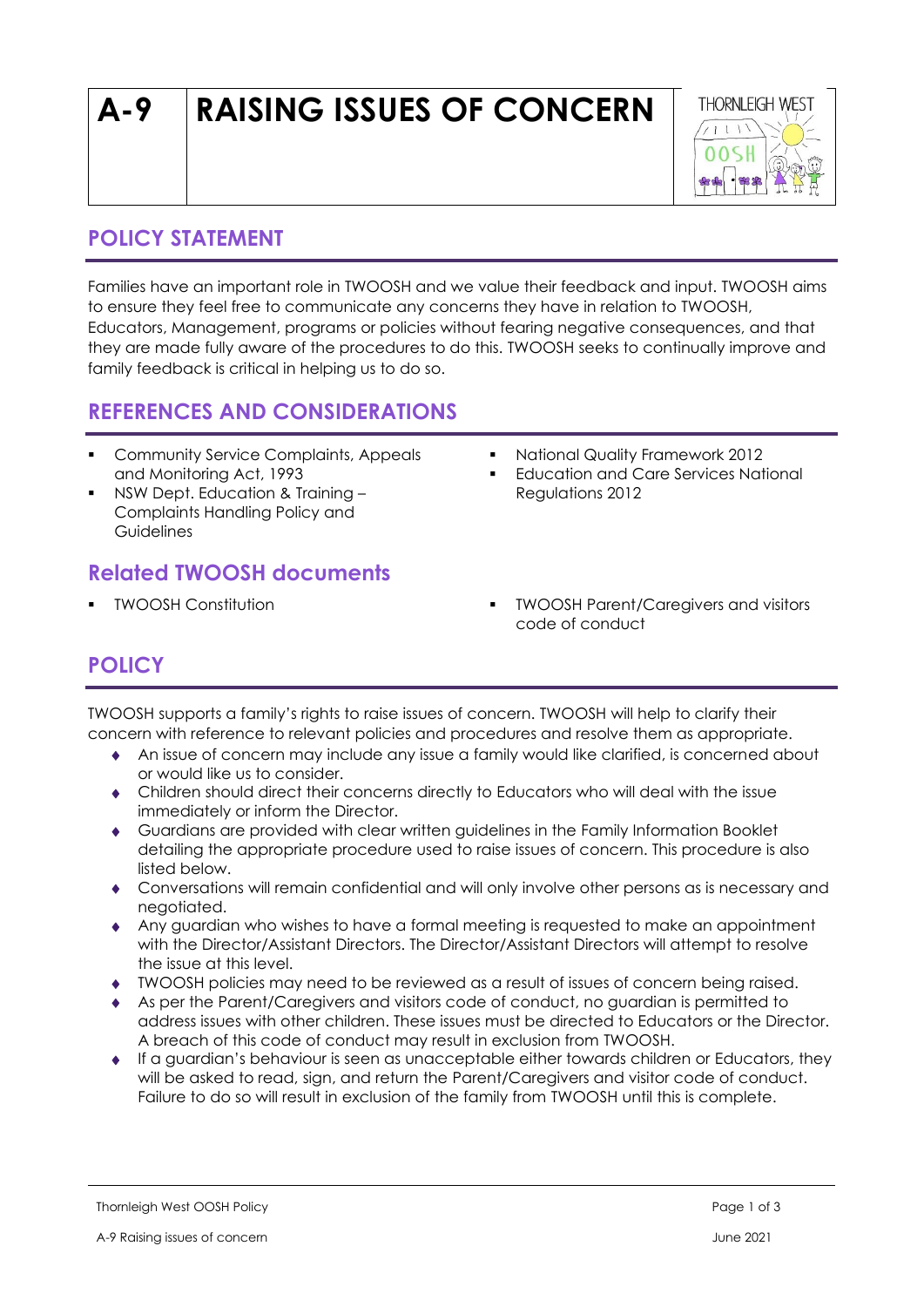# **Day-to-day issues concerning a child who attends TWOOSH**

- 1. Discuss issue with an Educator.
- 2. If it cannot be resolved, escalate to Director/Assistant Directors.
	- The issue will be recorded and dated, indicating the issue of concern and how it was resolved, and a copy filed in the family's confidential file.
- 3. If still unresolved, submit issue in writing to the Management Committee/representative via the Director/Assistant Directors.
	- The Management Committee/representative will discuss the issue with the Director and develop a strategy for resolving it. The guardian will be informed of the outcome verbally or in writing. If necessary, a meeting will be organised with the Director, guardian and Management+
	- Committee/representative to resolve the problem.
	- The issue will be recorded and dated, indicating the issue of concern and how it was resolved, and a copy filed in the family's confidential file.
	- Educators will also be informed of relevant issues they need to address or be aware of.
- 4. If still concerned and further consideration is required, discuss issue with appropriate unbiased third party, e.g. principal.

#### **Issues directly involving TWOOSH and the school**

- Discuss issue with the Director or Responsible Person **and** discuss issue with principal, relevant teachers or the P&C representative as appropriate.
- Director/Assistant Director will liaise with principal to coordinate TWOOSH/school approach and seek to resolve the issue.

### **Making complaints to the regulatory authority**

If a complaint has been raised with TWOOSH but has not been resolved satisfactorily, or if you have a concern regarding the health and safety of children at TWOOSH you can contact the regulatory authority for NSW:

NSW Early Childhood Education and Care Directorate, Department of Education and Communities

Website: www.det.nsw.edu.au

Phone: 1800 619 113

Email: [ececd@det.nsw.edu.au](mailto:ececd@det.nsw.edu.au) 

## **Revisions**

#### **Date of next review: June/July 2022**

| Date     |        | Reviewer Approved by               |
|----------|--------|------------------------------------|
| 07.09.17 |        | <b>TWOOSH Management Committee</b> |
| 26.11.18 |        | <b>TWOOSH Management Committee</b> |
| 03.06.19 |        | <b>TWOOSH Management Committee</b> |
| 22.06.20 | CN, MK | <b>TWOOSH Management Committee</b> |

Thornleigh West OOSH Policy Page 2 of 3